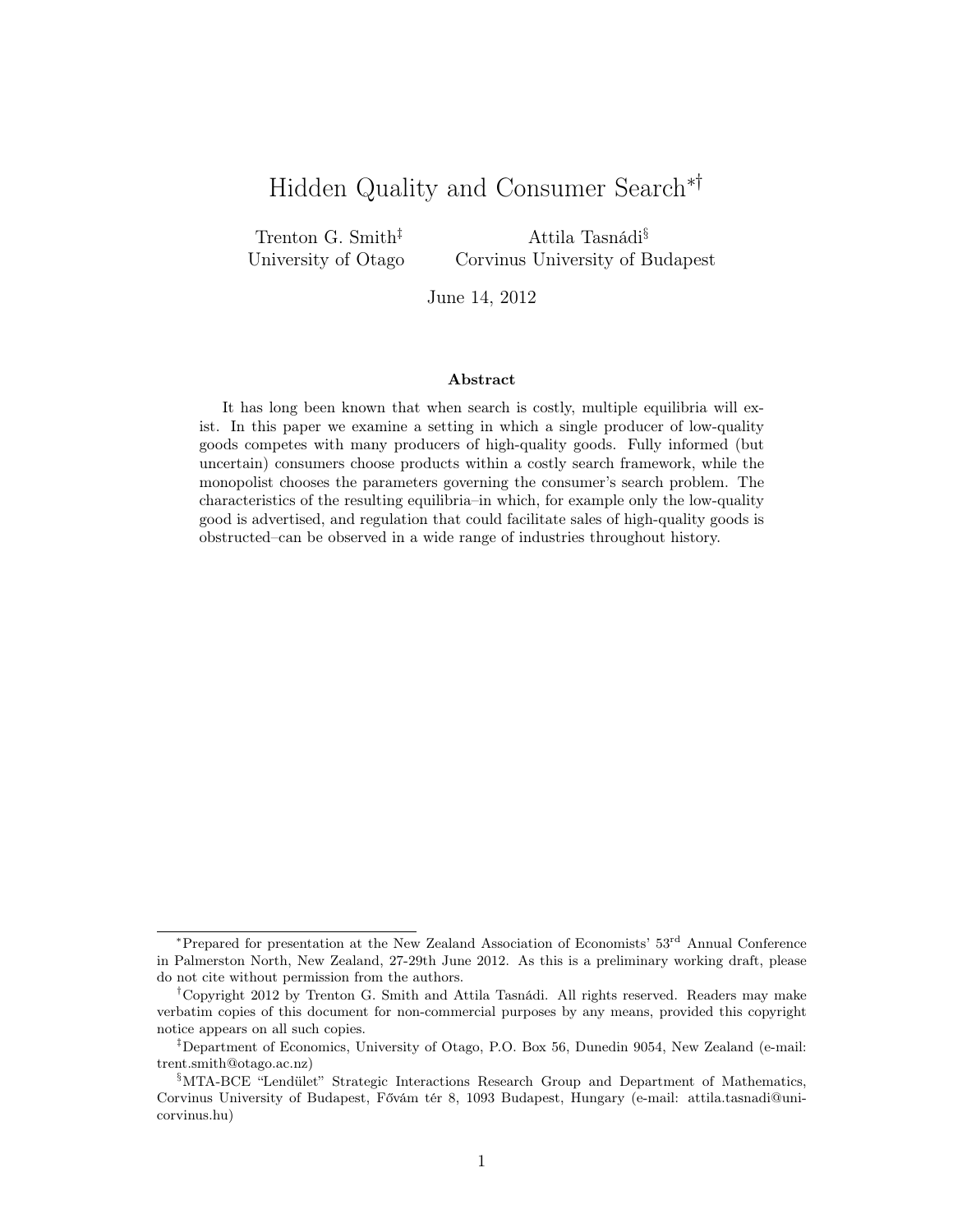The product of the large, nationally advertising...canners is for the most part of mediocre quality; and this must be so, since the scale of their output does not permit them to select from the best...The companies have naturally resisted efforts to have all cans carry a grade mark indicating the quality of the contents. Imagine the effect on Del Monte advertising and prices, for example, of B and C grade marks on Del Monte cans.

–Arthur Kallet, consumer advocate (1934)

# 1 Introduction

In 1933, "Big Food" was under attack in America. Newly developed laboratory tests had demonstrated that the canning process destroys vitamins in food, a number of deadly "diseases of malnutrition" had been tied to dietary deficiencies in these vitamins, and–to make things worse–a number of high-profile cases had come to light in which adulterated canned goods had resulted in scores of poisoning deaths. The public had developed a deep distrust of processed foods, and many were calling on Congress to act (Levenstein, 1988, 1993).

Economists today understand that when quality is unobservable, markets for highquality goods will tend to collapse. Modern economic theory also points to a relatively simple policy solution: credible third-party quality certification systems (Akerlof, 1970; Darby and Karni, 1973). Consumer and public health advocates of the 1930s understood this as well, and a high profile political battle ensued (Kallet, 1934; Lamb, 1936).

It might seem, at first blush, that there was not much room for debate in this case. People were dying, consumers clearly wanted more information about the foods they were consuming, and if they did not get it the industry would suffer. But as the quotation above from contemporary observer Kallet illustrates, things were not so simple. The largest industrial canners did indeed favor a minimum-quality standard, which would essentially declare substandard products to be inedible. But at higher quality levels the largest canners did not enjoy a comparative advantage, and expansion of these markets would cause them to lose market share.

The way in which the debate played out is also informative. The large food processors aggressively lobbied Congress and the White House, but they also mounted a larger public relations campaign in order to convince their customers. The editorial boards of the nationally circulating magazines Good Housekeeping and Ladies' Home Journal, for example, were forced into embarrassing reversals when it became clear the their initial support for strong, clear food quality standards posed a threat to their largest advertisers. Similarly, lavish rewards were waiting for leading nutrition scientists, such as Harvey Wiley and Elmer McCollum, in exchange for prominently placed reassuring words about the quality and safety of America's favorite brand name foods. When Congress finally passed the Food, Drug, and Cosmetic Act of 1938, strong quality grading provisions were not included (Levenstein, 1993).

In broad outline, this episode is far from unique in the history of American food. Economies of scale in brand promotion, processing, and distribution have often resulted in just a few large firms dominating various corners of the food industry; higher-quality or more nutritious product variants often rely on older, non-proprietary technology best suited for small-scale production; information about product quality is a key driver of demand at the retail level; and the largest producers have consistently made use of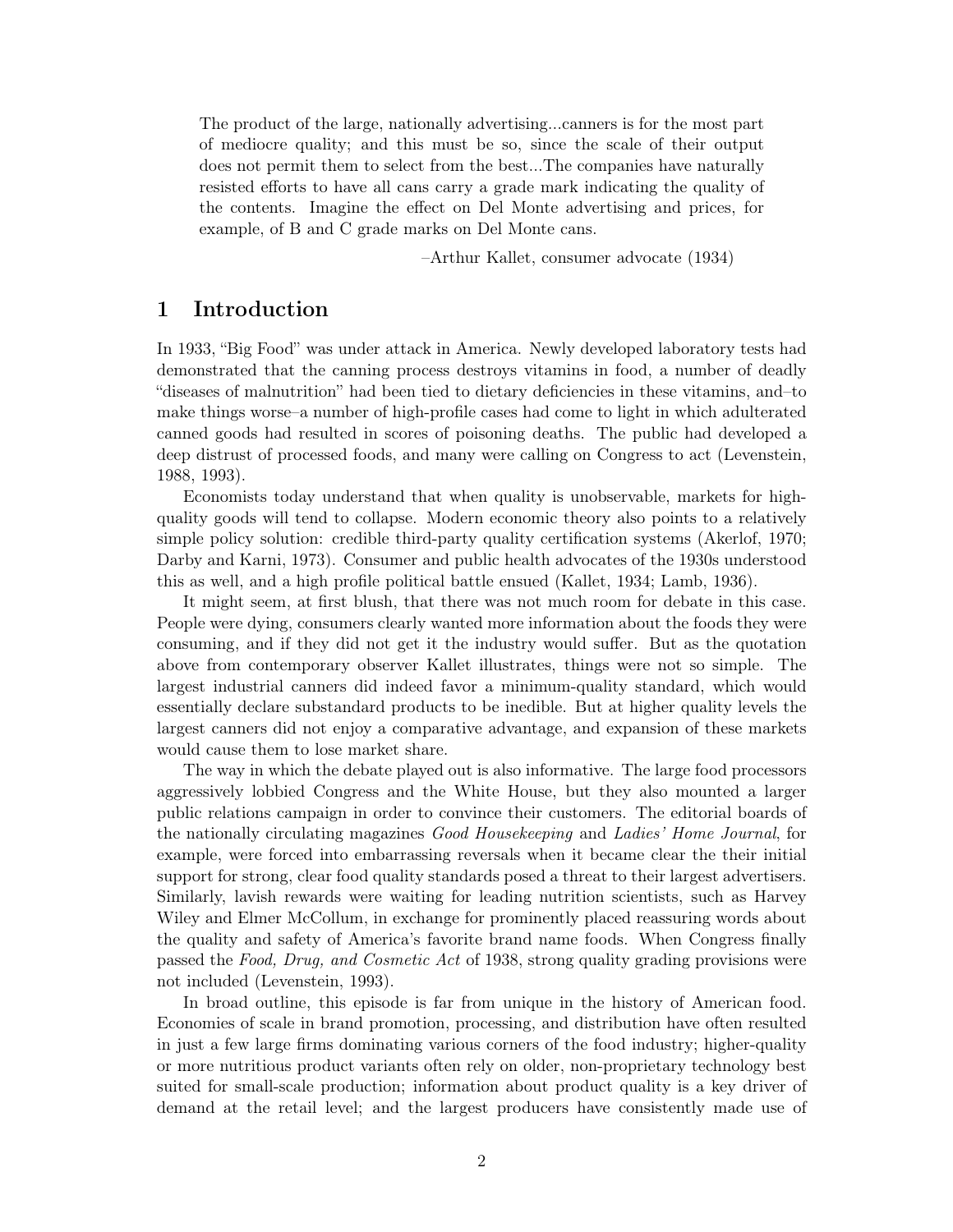every tool available to influence food-related policies, attitudes, and perceptions (Smith, Chouinard, and Wandschneider, 2011).

In this article we develop a theoretical model that aims to capture this phenomenon. We consider a setting in which consumers engage in costly search in the presence of uncertainty regarding product quality. A single seller offers a low-quality good, while highquality goods are competitively produced. The presence of search costs in the model creates a situation in which multiple equilibria exist, and equilibrium selection occurs as a function of the parameters of the consumer's search problem. We show that the seller of low-quality goods has incentive to engage in promotion (lowering the search cost for his own product), *obfuscation* (increasing the search cost for his competitors' products), quality control (increasing the expected quality of his own product), and sabotage (decreasing the expected quality of his competitors' products), all subject of course to political, technological, and legal constraints on achieving these objectives.

# 2 Theory

We begin with a consumer search setting consistent with the model introduced by Weitzman  $(1979)$ . The consumer is faced with a choice of n products, one of which is of low quality  $(L)$  and the rest of which are of high quality  $(H)$ . The consumer must pay search cost  $c_i$  in order to discover the true value of a good of type  $i, i \in \{L, H\}$ . Good L yields value  $x_L$  with probability  $p_L$  and zero with probability  $(1 - p_L)$ . We allow for heterogeneity in consumer preferences with respect to products of type  $H$  by assuming that consumers are distributed uniformly on the unit interval  $l \in [0,1]$ , such that for consumer l a given type-H good yields value  $x_H(l) = a + lb$  with probability  $p<sub>H</sub>$  and zero with probability  $(1-p_H)$  where  $b > 0$  and  $l \in [0,1]$  is the market share of the low-quality product.

In this setting, Weitzman (1979) shows that the consumer's decision as to which product to choose (i.e., for which product, if any, he will choose to pay the search cost in order to discover its true value) is determined entirely by his reservation price, defined as the maximum price he would be willing to pay for the privilege of choosing a given product, if no other (yet-to-be-searched) products were available. In particular, the consumer will choose the product with the highest reservation price.

Assuming that high-quality and low-quality producers are both viable, the equation

$$
a + lb - \frac{c_H}{p_H} = x_L - \frac{c_L}{p_L} \ge 0
$$
\n<sup>(1)</sup>

specifying that the reservation prices for both types of product are the same, has a solution  $l^* \in (0,1)$ . We assume that the reservation price of the marginal consumer  $l^*$ determines the equilibrium price of the products. Then

$$
l^* = \frac{1}{b} \left( x_L - a + \frac{c_H}{p_H} - \frac{c_L}{p_L} \right). \tag{2}
$$

And (neglecting production costs),<sup>1</sup> the low-quality producer's profit function is given by

$$
\pi_L = \frac{1}{b} \left( x_L - a + \frac{c_H}{p_H} - \frac{c_L}{p_L} \right) \left( x_L - \frac{c_L}{p_L} \right)
$$

<sup>&</sup>lt;sup>1</sup>Given that we have assumed viability, production cost will only come into play at the margin when market share is affected. This assumption is thus qualitatively equivalent to assuming constant marginal cost.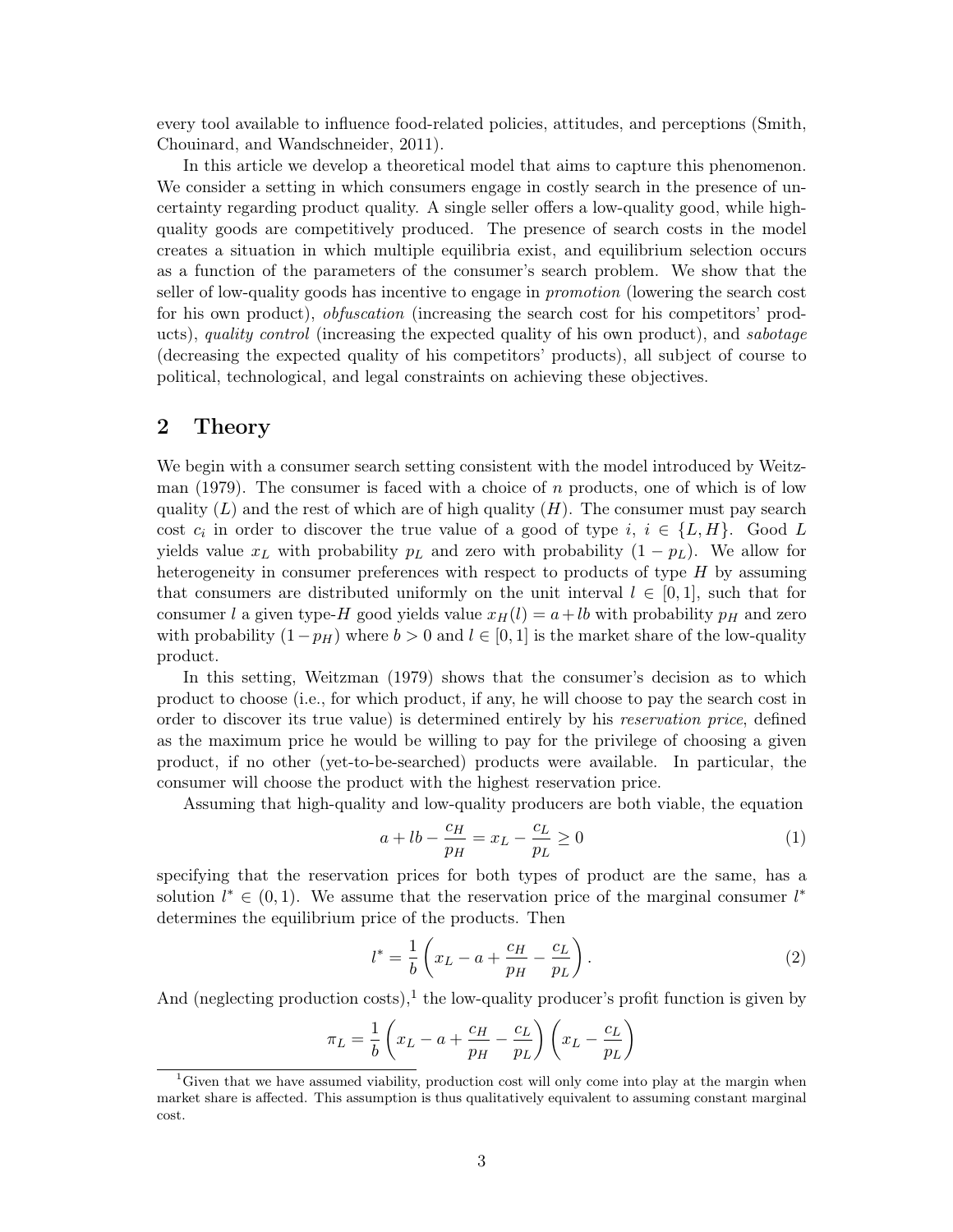Note that in equilibrium, profit is a function of the (exogenously given) parameters of the search model. This allows us to investigate the implications of the introduction of technology that allows the low-quality producer (henceforth " $L$ ") to alter these parameters.

# 2.1 Equilibrium Selection

Suppose, first of all, that L seeks to maximize profit and is able to costlessly manipulate the parameters of the model. In which direction would he choose to move them? It is easy to show that in each case the marginal effect on profit is unambiguous, with  $\partial \pi_L$  $\frac{\partial \pi_L}{\partial c_L} < 0, \frac{\partial \pi_L}{\partial c_H}$  $\frac{\partial \pi_L}{\partial c_H}>0, \frac{\partial \pi_L}{\partial x_L}$  $\frac{\partial \pi_L}{\partial x_L} > 0, \frac{\partial \pi_L}{\partial a} < 0, \frac{\partial \pi_L}{\partial b} < 0, \frac{\partial \pi_L}{\partial p_L}$  $\frac{\partial \pi_L}{\partial p_L} > 0$ , and  $\frac{\partial \pi_L}{\partial p_H} < 0$ . The strictly positive marginal profits in each case imply that  $L$  would pay to alter each parameter accordingly, assuming sufficiently cost-effective technology were available, and legal barriers did not stand in the way. We briefly discuss the implications of each below.

# 2.1.1 Promotion

First,  $L$  can increase profits at the margin by decreasing  $c<sub>L</sub>$ , the search cost faced by a consumer considering whether to purchase his product. Consider, for example, the problem faced by early producers of processed infant foods, circa 1900. Initially, few mothers would have even been aware of the existence of commercial alternatives to breastfeeding, and acquiring the knowledge necessary to be confident feeding such seemingly foreign substances to one's baby would have seemed a daunting task to the ordinary housewife. Producers overcame this problem with aggressive promotion: advertisements in national magazines, free samples and educational pamphlets for first-time buyers, and detailed instructions on appropriate dosage provided to doctors in a position to "prescribe" the products to mothers. These actions can all be interpreted as lowering the (product classspecific) search costs consumers had to incur before deciding to make a purchase. The same can be said, of course, of the minimum-quality standard favored by the large canners in the 1938 legislation.

## 2.1.2 Obfuscation

When it comes to the high-quality competition, however, our model suggests L should take the opposite view. Search cost  $c_H$  can be increased (or maintained at high levels) by L via active opposition to informative and credible third-party verification systems (as in the proposed grades for canned goods in the 1930s). But the absence of substantive oppositional promotion (i.e., costly actions that might serve to lower  $c_H$ ) from the atomistic H-type producers is also likely to be important in determining equilibrium search costs.

#### 2.1.3 Quality Control

It is unsurprising that L will benefit from higher perceived quality  $(x_L)$  and a better probability of satisfying his customers once they have made a purchase  $(p_L)$ . In practice, such efforts have historically emphasized the most easily observable characteristics of food products, such as taste and the propensity to cause short-term illnesses such as food poisoning. Public concern about hygiene in industrial food preparation, for example, prompted industry leader Heinz to sponsor an ad campaign in 1906 proclaiming its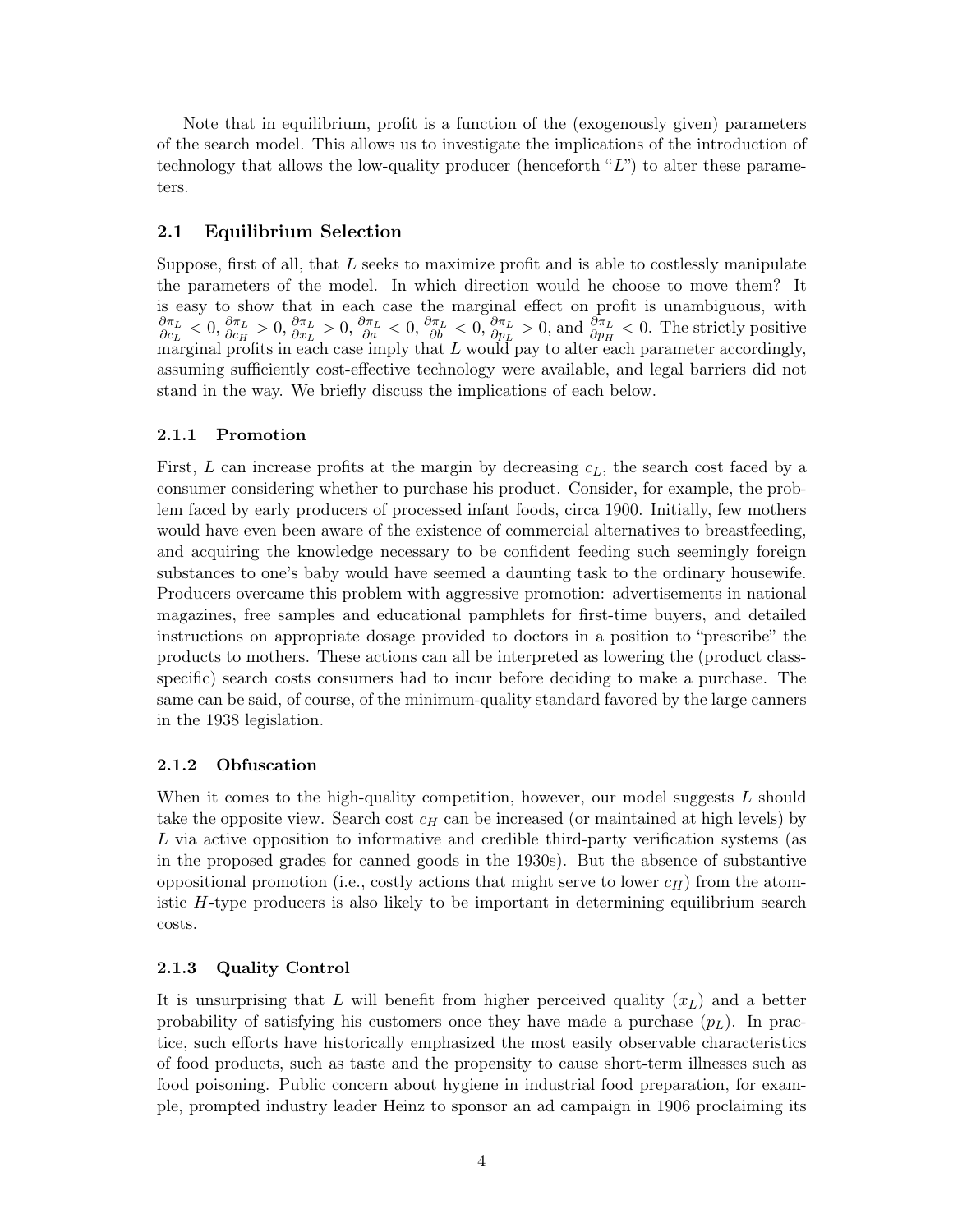mincemeat to be "the exemplification of purity" because it was prepared "by neat uniformed workers" in "model kitchens" that were always open to visitors. It has also been suggested that mass-marketed food products often appear to be designed (e.g., mildly seasoned, with industry-standard levels of salt, sugar, and caloric density) to satisfy the broadest possible spectrum of customer tastes (Smith, 2004); this practice could be interpreted as an attempt to maximize the parameter  $p<sub>L</sub>$ .

#### 2.1.4 Sabotage

Influencing the competition's quality parameters  $(x_H$  and  $p_H$ ) might be difficult to accomplish directly. But it is undoubtedly true that intervention in the regulatory process (e.g., by lobbying against quality standards or traceability requirements in order to foment a collapse of quality competition) can affect equilibrium levels of quality provided in the marketplace. While we do not model this process directly, our results do provide some motivation for the posturing observed in historical debates such as that involving the canning industry of the 1930s. There have also, of course, been many instances in the history of the food industry in which particular ad campaigns attempted to specifically denigrate as "inferior" traditional products such brown sugar, whole grain flour, and raw milk.

## 2.2 Linear-quadratic case

In this subsection and the next we present some preliminary results on the existence of equilibria when the monopolist chooses the various parameters discussed above.

#### 2.2.1 Manipulating opponent's search costs

Now assume that  $a, b, c_L, p_H$ , and  $p_L$  are given, while the low-quality producer can manipulate  $c_H$ . Let the manipulated value be  $c_H + d_H$ . Assuming quadratic manipulation costs, the low-quality producer's profit function then equals

$$
\pi_L(d_H) = \frac{1}{b} \left( x_L - a + \frac{c_H + d_H}{p_H} - \frac{c_L}{p_L} \right) \left( x_L - \frac{c_L}{p_L} \right) - \alpha d_H^2,
$$

resulting in

$$
d_H = \frac{x_L - \frac{c_L}{p_L}}{2 \alpha p_H b}.
$$

Turning to social welfare, a change in  $d_H$ , and thus in  $l^*$ , does not change the total revenue of the two types of firms. However, it influences consumer surplus, which equals

$$
\frac{1}{2}\left[ (a+b) - \left( x_L - \frac{c_L}{p_L} \right) \right] (1 - l^*),
$$

where  $l^*$  is increasing in  $d_H$ , and therefore, consumer surplus decreases in  $d_H$ .

#### 2.2.2 Manipulating own search costs

Next we turn to the case in which the monopolist manipulates its own search cost  $c<sub>L</sub>$  by  $d_L$ . We still assume that the marginal consumer, and thus, market share is determined by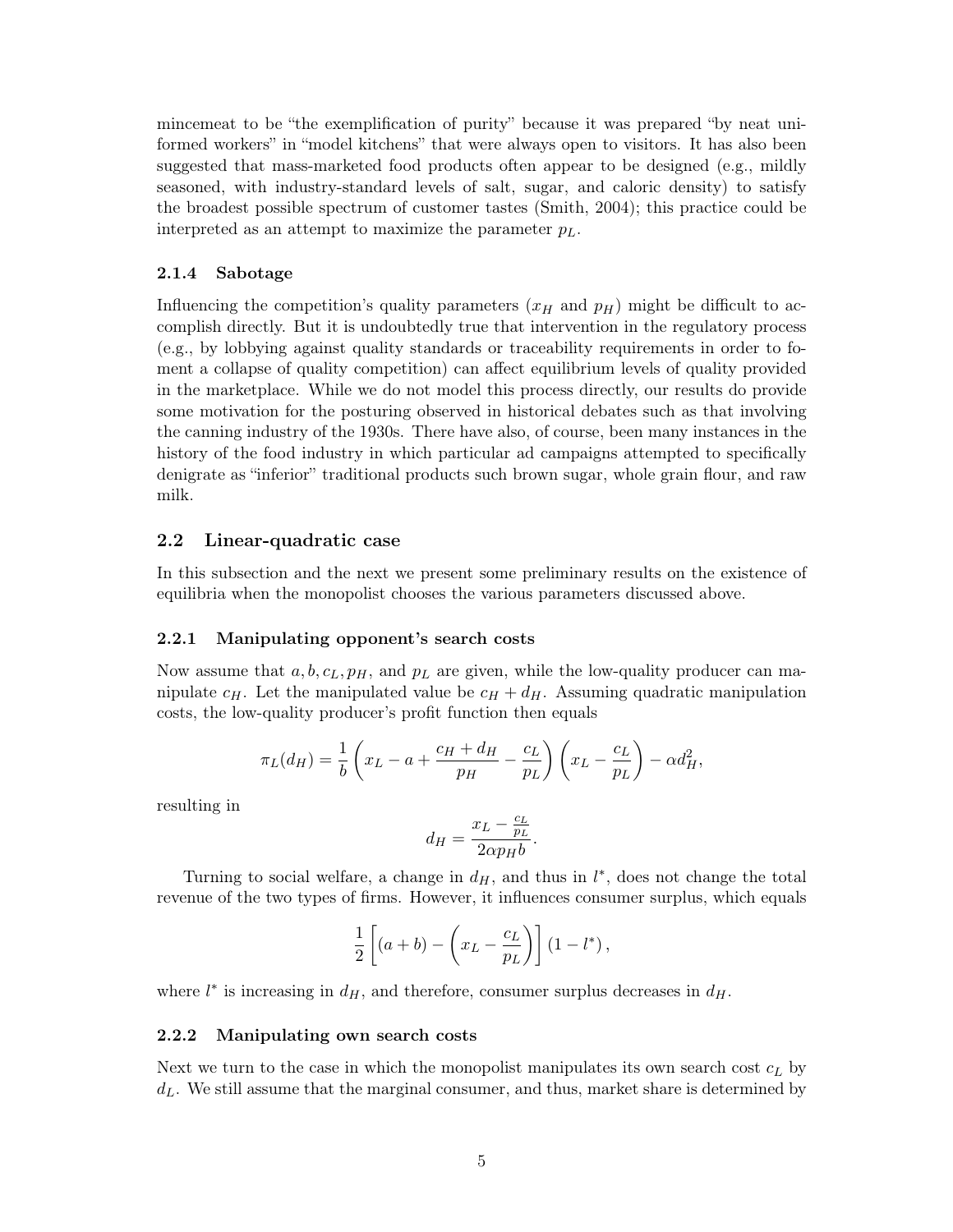(2), in which now  $c<sub>L</sub>$  has to be replaced with  $c<sub>L</sub> + d<sub>L</sub>$ . Hence, the low-quality producer's profit function is given by

$$
\pi_L(d_L) = \frac{1}{b} \left( x_L - a + \frac{c_H}{p_H} - \frac{c_L + d_L}{p_L} \right) \left( x_L - \frac{c_L + d_L}{p_L} \right) - \alpha d_L^2.
$$

The first-order condition equals

$$
\pi_L'(d_L) = -\frac{1}{bp_L} \left( \frac{c_H}{p_H} - a + 2 \left( x_L - \frac{c_L + d_L}{p_L} \right) \right) - 2\alpha d_L = 0.
$$

Assuming an interior solution, we obtain

$$
d_L = -\frac{\left(\frac{c_H}{p_H} - a\right) + 2\left(x_L - \frac{c_L}{p_L}\right)}{2\left(\alpha p_L b - \frac{1}{p_L}\right)}.
$$

Observe that the above numerator is positive since we assumed that  $l^* \in (0,1)$  and  $x_L - \frac{c_L}{p_L}$  $\frac{c_L}{p_L} \geq 0$ . The denominator can be shown to be strictly positive by the second-order conditions for profit maximization  $(\pi''_L(d_L) < 0)$ . Thus the monopolist will always invest in decreasing search costs for his own product.

## 2.2.3 Manipulating quality

Assuming that high-quality and low-quality producers are both viable, equation (1) remains still valid and  $l^*$  can be determined in the same way. Now we assume that  $a, b, c<sub>L</sub>, c<sub>H</sub>, p<sub>H</sub>, p<sub>L</sub>$  are given, while the low-quality producer can manipulate  $x<sub>L</sub>$ . Let the manipulated value be  $x_L + y_L$ . Then the low-quality producer's profit function equals

$$
\pi_L(y_L) = \frac{1}{b} \left( x_L + y_L - a + \frac{c_H}{p_H} - \frac{c_L}{p_L} \right) \left( x_L + y_L - \frac{c_L}{p_L} \right) - \beta y_L^2,
$$

resulting in

$$
2y_L\left(\frac{1}{b} - \beta\right) = 2x_L - \frac{c_L}{p_L} - a + \frac{c_H}{p_H}.
$$

Now the monopolist increases or decreases its quality depending whether  $(\frac{1}{b} - \beta)$  is positive or negative.

## 2.2.4 Manipulating quality (in case of an increasing cost function)

Assuming that high-quality and low-quality producers are both viable, equation (1) remains still valid and  $l^*$  can be determined in the same way. Now we assume that  $a, b, c<sub>L</sub>, c<sub>H</sub>, p<sub>H</sub>, p<sub>L</sub>$  are given, while the low-quality producer can manipulate  $x<sub>L</sub>$ . Let the manipulated value be  $x_L + y_L$ . Then the low-quality producer's profit function equals

$$
\pi_L(y_L) = \frac{1}{b} \left( x_L + y_L - a + \frac{c_H}{p_H} - \frac{c_L}{p_L} \right) \left( x_L + y_L - \frac{c_L}{p_L} \right) - \left( y_L^2 - 2y_L \right),
$$

resulting in

$$
y_L \cdot 2b\left(1 - \frac{1}{b}\right) = 2\left(x_L - \frac{c_L}{p_L}\right) + \frac{c_H}{p_H} - a.
$$

Now the monopolist increases or decreases its quality depending whether  $\left(1-\frac{1}{h}\right)$  $\frac{1}{b}$ ) is positive or negative.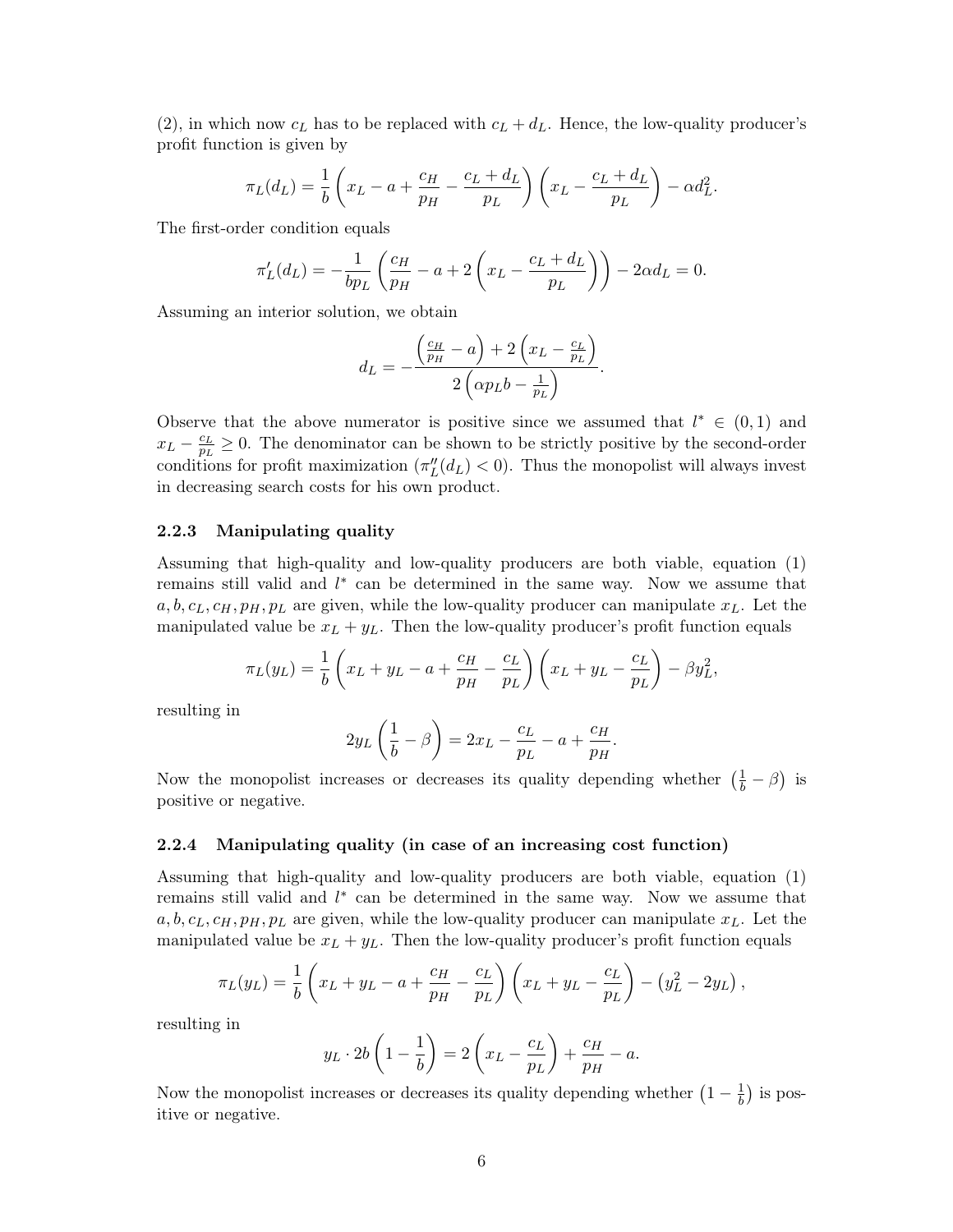#### 2.3 Convex case

Assume that  $x_H(\cdot)$  is strictly increasing and convex. Moreover, manipulating the search cost of the high-quality firms is a strictly convex function of  $d_H$  with a minimum at  $d_H = 0$ . Now equation (1) takes the following form:

$$
x_H(l) - \frac{c_H}{p_H} = x_L - \frac{c_L}{p_L} \ge 0,
$$

from which one obtains

$$
l^* = x_H^{(-1)} \left( \frac{c_H}{p_H} + x_L - \frac{c_L}{p_L} \right).
$$

Let us denote the inverse function of  $x_H(\cdot)$  by  $z_H(\cdot)$  and let  $[\gamma, \delta] = x_H([0, 1])$  the image of  $x_H$ . Then  $z_H$  is strictly increasing and strictly concave. In addition,  $z_H(\gamma) = 0$  and  $z'_{H}(\gamma) > 0$ . The monopolist's profit function equals

$$
\pi_L(d_H) = z_H \left( \frac{c_H + d_H}{p_H} + x_L - \frac{c_L}{p_L} \right) \left( x_L - \frac{c_L}{p_L} \right) - c(d_H).
$$

Supposed that we have an interior solution, the first order condition

$$
\pi_L'(d_H) = \frac{1}{p_H} z'_H \left( \frac{c_H + d_H}{p_H} + x_L - \frac{c_L}{p_L} \right) \left( x_L - \frac{c_L}{p_L} \right) - c'(d_H) = 0
$$

determines the optimal level of manipulation. Since  $z_H'$  is strictly positive and  $c'$  is strictly negative for negative  $d_H$  a solution of the first order condition must be positive, i.e.  $d_H^* > 0$ . Hence, increasing the competitive firm's search cost is beneficial for the monopolist.

# References

- Akerlof, G. A. (1970): "The Market for 'Lemons': Quality Uncertainty and the Market Mechanism," *Quarterly Journal of Economics*, 84(3), 488–500.
- DARBY, M. R., AND E. KARNI (1973): "Free Competition and the Optimal Amount of Fraud," Journal of Law and Economics, 16(1), 67–88.
- Kallet, A. (1934): "Foods and Drugs for the Consumer," Annals of the American Academy of Political and Social Science, 173, 26–34.
- LAMB, R. D. (1936): American Chamber of Horrors: The Truth About Food and Drugs. Farrar & Rinehart, New York.
- Levenstein, H. A. (1988): Revolution at the Table: The Transformation of the American Diet. Oxford University Press, New York.
- (1993): Paradox of Plenty: A Social History of Eating in Modern America. Oxford University Press, New York.
- Smith, T. G. (2004): "The McDonald's Equilibrium: Advertising, Empty Calories, and the Endogenous Determination of Dietary Preferences," Social Choice and Welfare, 23(3), 383–413.